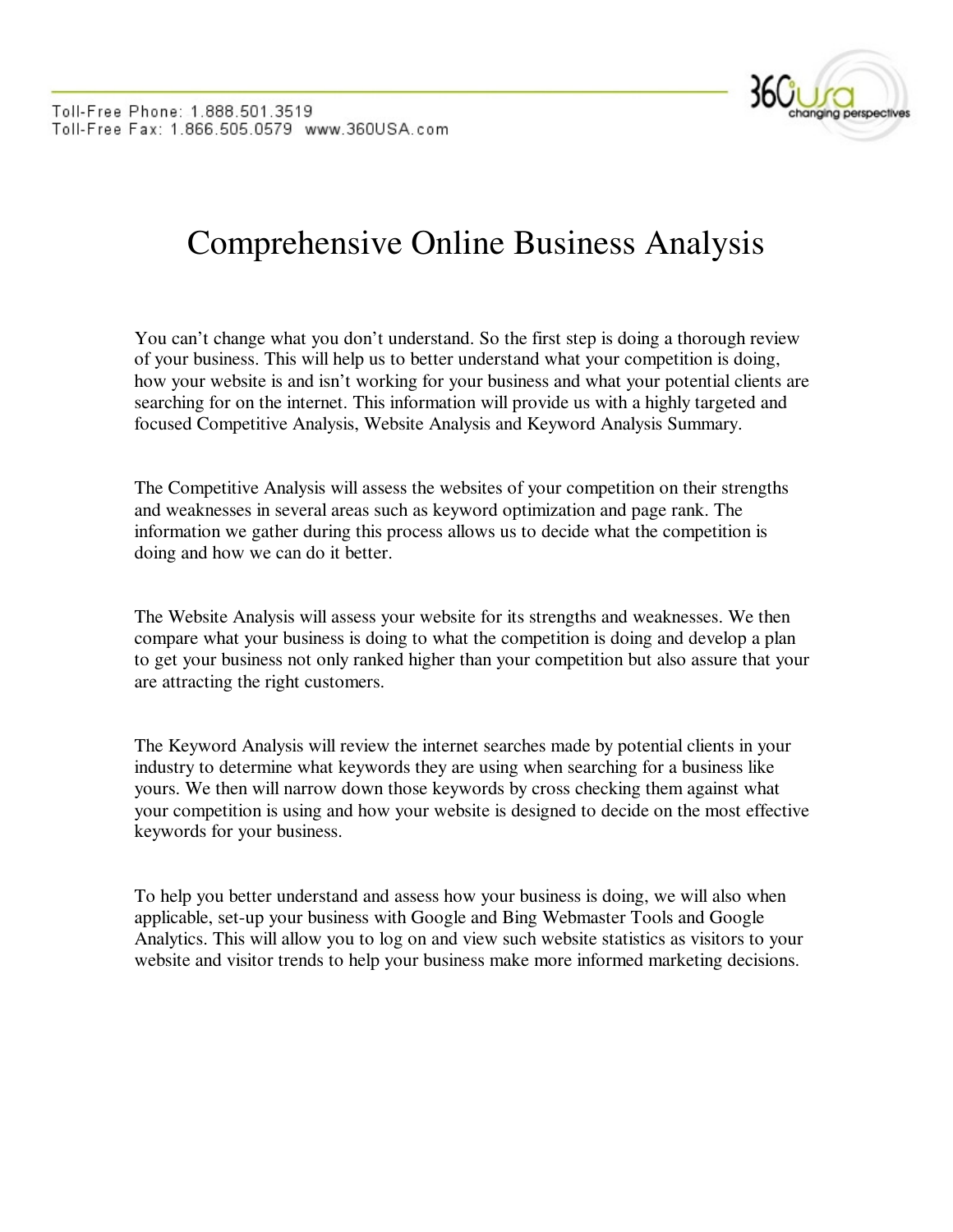

Toll-Free Phone: 1.888.501.3519 Toll-Free Fax: 1.866.505.0579 www.360USA.com

> Performance Based Pricing You only pay when we get your site ranked



## **"99% of all online customers choose businesses listed on the first two pages of the search engine results."**

Site Rank/Monthly Fee (includes up to 8 keywords or key phrases)

## **\$199/Month**

When your site achieves a minimum Search Engine Ranking on the 2<sup>nd</sup> Page of ANY of the top Search Engines (Google, Yahoo or Bing) for any one of the keywords or key phrases on your selected and approved Keywords and Key Phrases List during a given month, your fee for that month is \$199. There will be NO additional fees when  $1<sup>st</sup>$  Page search results are achieved.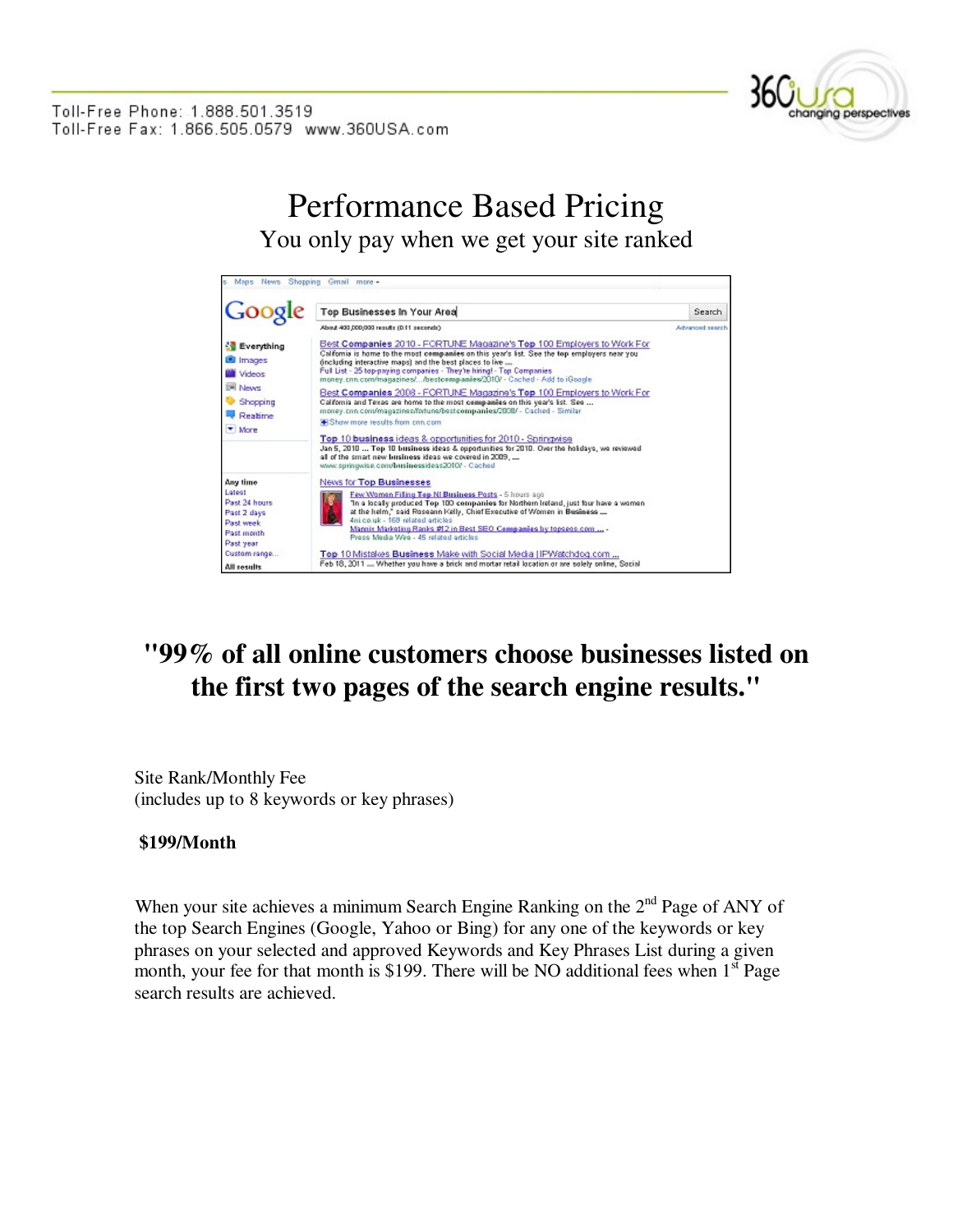

## "Discover the Power of Prominent and Relevant Rankings"

You will be billed on the last day of each month. There will be no additional monthly charges when your site achieves Search Engine Rankings on the  $1<sup>st</sup>$  or  $2<sup>nd</sup>$  pages for all of the remaining keywords or key phrases on your approved keywords or key phrases list.

The keywords and/or key phrases list will be determined by the results of the Comprehensive Online Business Analysis Summary and consultation with the Customer. The keywords and/or key phrases list will be approved and signed by both Customer and 360USA and added as an Exhibit to the Service Agreement.

True Generic Keywords (i.e. Shoes, Cars, Musical Instruments etc.) may require a higher degree of service and optimization than what is available with these plans. True Generic Keywords can be accommodated however their optimization may require a separate pay by the hour service level agreement for services.